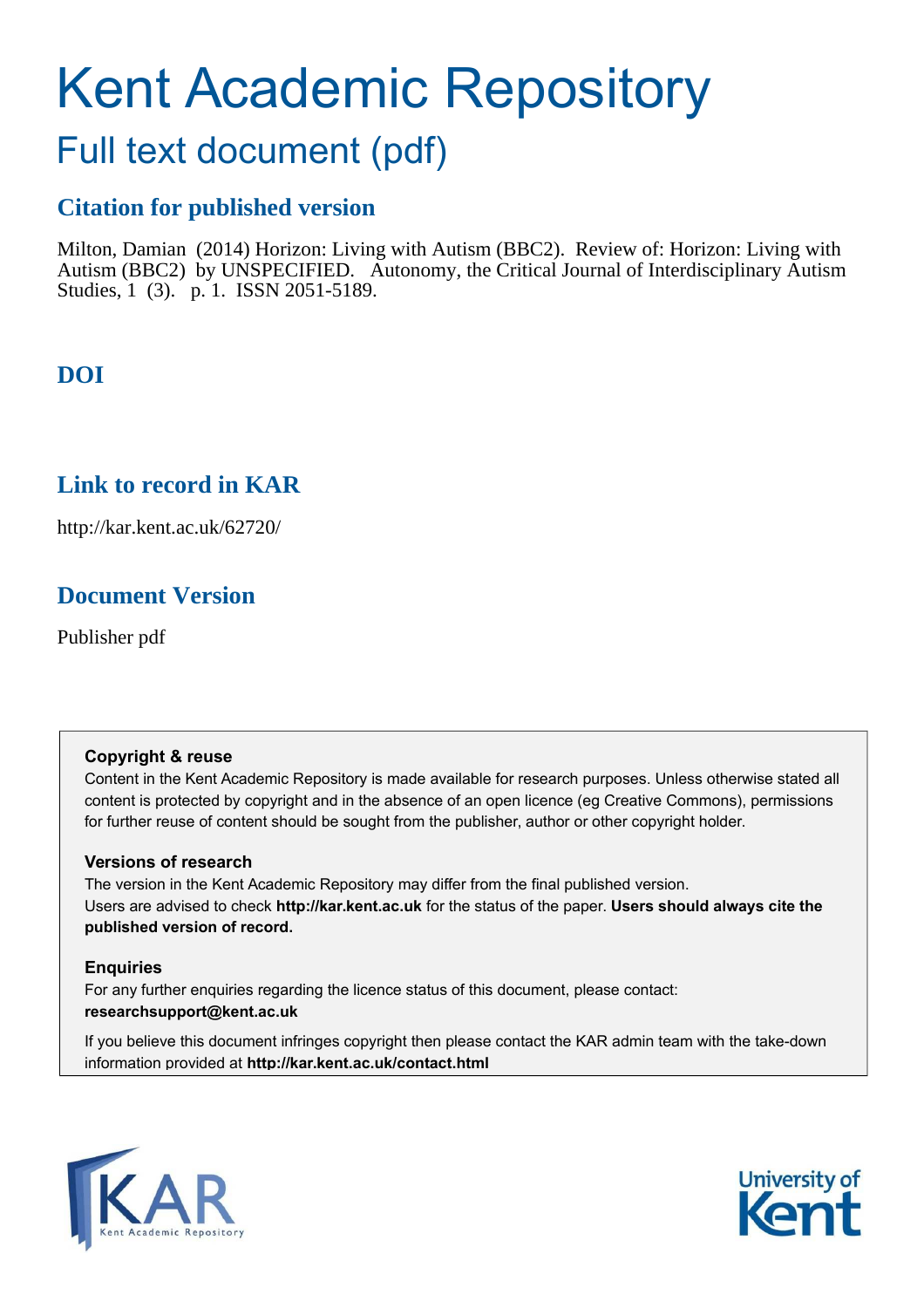#### **Horizon: Living with Autism (BBC2)**

#### By Damian E M Milton

The programme began with Uta Frith explaining how she became interested in the field of autism, and in the process, showing how she still sees autistic people as puzzling and amazing and fascinating people who exist in another reality. One could count this as a good example of the exotic othering (Said, 1977) of autistic people, and yet she has found autistic ways of being an enigma for quite some time. One would have hoped however that for all her years of studying autistic people, that such an othering narrative of autistic people would have subsided in her discourse.

Within minutes we are told that through rigorous experiments (although critiques to the rigour of these experiments are not mentioned throughout the programme), one can compare autistic people to the rest of us and learn more about our own world. Thus, she presents autistic people as the other to which human normativity can be measured. She then stated how half of all autistic people have learning disabilities and how 80% do not live independently, without clarifying how she is utilising this term, but taking the statistic for granted. In doing so, she helps to build a narrative of autism as being a dysfunctional pathology. The fact that many autistic people and disabled people more widely dispute the use of the term and may favour others such as autonomy or interdependence is not mentioned. She then went on to describe the autism spectrum in a linear fashion from mild to severe, massively simplifying the diverse heterogeneity of autistic presentation to something describable by a bell-shaped curve.

The audience is then presented with a young autistic boy who is able to tell the day of the week from a date given to him by others. This human calendar trick of course shown as an example of a savant skill. Frith describes such skills as being rare, but that as much as ten percent of autistic people have them, and 30% remarkable talents such as unusual memories or perfect pitch recognition. Frith frames such talents in terms of comparisons to the normative ideal, with them only appearing ...at odds with rest of abilities, a notion that was neatly deconstructed by Arnold (2013).

The next section of the documentary concentrated on the concept of mentalising (or lack of it), presented as if factual, rather than a flawed interpretive heuristic, based on limited evidence and the denial of the epistemological validity of autistic subjectivity and insider accounts (Milton, 2012, 2014). In this model, autistic people are depicted as struggling to understand that others have a mind of their own, although based on scant evidence from the much critiqued Sally-Anne test.

Although deception and manipulation does not a social being make, Frith states that:

Not having a social navigation system is what sets them apart from the rest of us.

For Frith, the social awareness and empathy shown by ordinary people is instinctive, whereas autistic people have to work out what other people are thinking scientifically. Yet it has been demonstrated that the instinctive empathy of non-autistic people when applied to autistic people can leave a great deal to be desired due to wrongly made assumptions, expectations, and emotional projections (e.g. Milton, 2012, 2014). For the non-autistic person to work out the enigma of the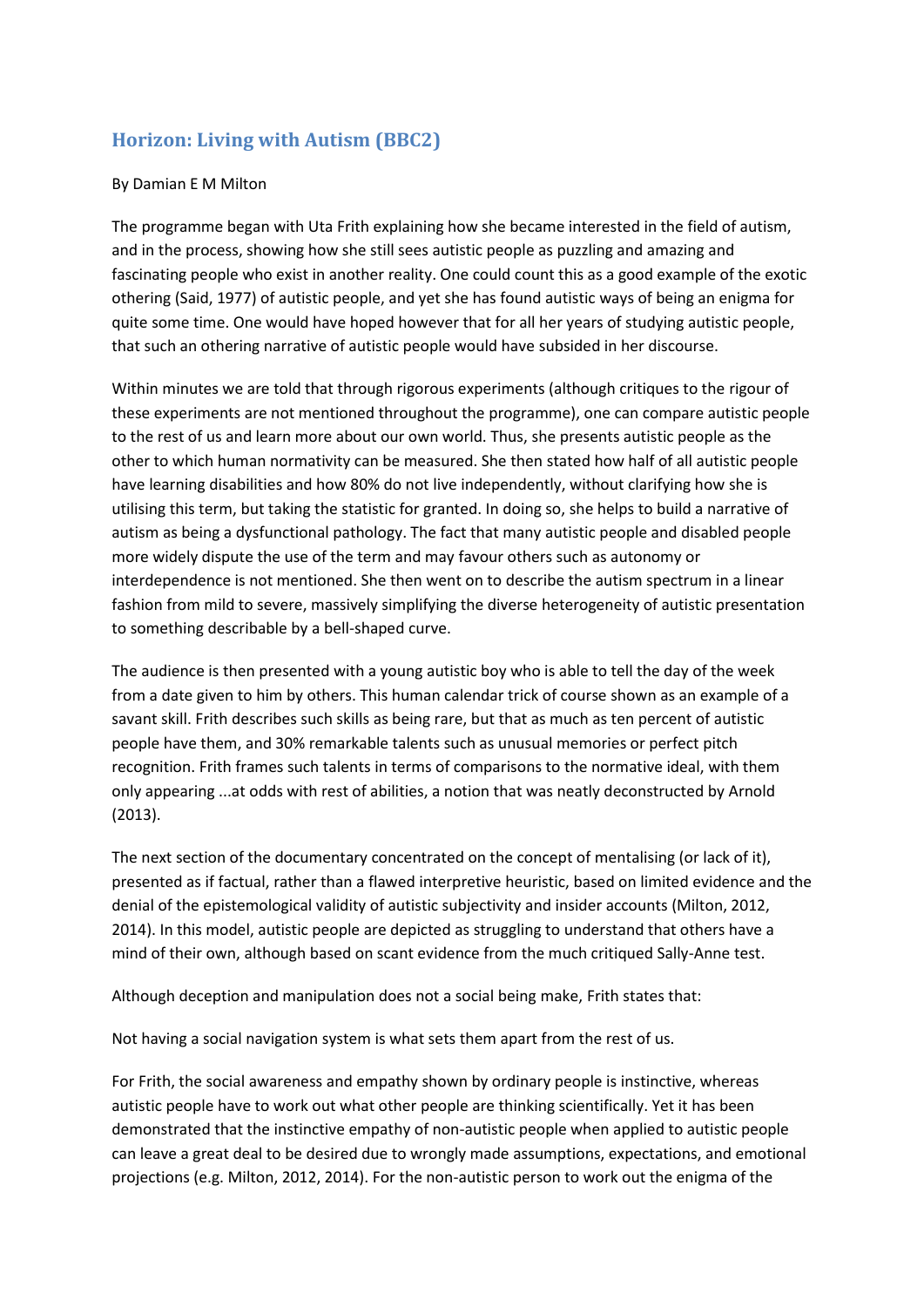autistic mind, one seemingly has to think scientifically too, yet for a whole career in the field, it would seem that Uta Frith is still struggling. Of course for Frith though, it is the autistic mentalising circuit that is not working properly, rather than a differing embodied disposition and way of being leading to an empathy problem in both directions. The programme also utilised the moving triangles experiment, where two triangles move around a square with a hole in one side. Those producing the animation intend to depict a story where the triangles are symbolic of people. The autistic people participating in the experiment often saw the triangles as symbolic of people, yet told idiosyncratic stories, not reading into the activity the stories that had been intended to be read by the researchers who produced them. Autistic people were then described as lacking the ability to see the gist and as missing the point, rather than having a differing (more creative and less conformist) social interpretation due to a differing way of processing the information at hand.

One autistic woman who appeared on the programme was described as one of the rare people who can explain the condition and how: copying behaviour has helped her get on with life. It would be interesting to find out if these were the thoughts of the autistic woman herself, or just the projections of those producing the film. In contrast to these comments, in another point in the film this woman described how she was peas in a pod with her husband who was also on the autism spectrum.

Perhaps the scene in the documentary which highlights the double empathy problem (Milton, 2012, 2014) between autistic and non-autistic people most clearly, was when Uta Frith met up with Simon Baron-Cohen in a cafe, so that he could simply explain to her his autism quotient measure (despite Uta having been his PhD supervisor). This kind of staged interaction and fakery is not my cup of tea whatsoever, but I guess that would be interpreted as due to my deficit in mentalising. Or perhaps I am getting increasingly troubled by the exotic othering of autistic people, and the claims to expertise from those who would seem to dismiss any critique or protest against their position of authority within the field. There was one saving grace to the film however, and that was when Uta Frith asked an autistic young man what he thought caused autism, to which he replied: peoples brains are different. It felt like a beacon of clarity within the deep fishbowling (Milton and Moon, 2012) fog created by Frith's narrative.